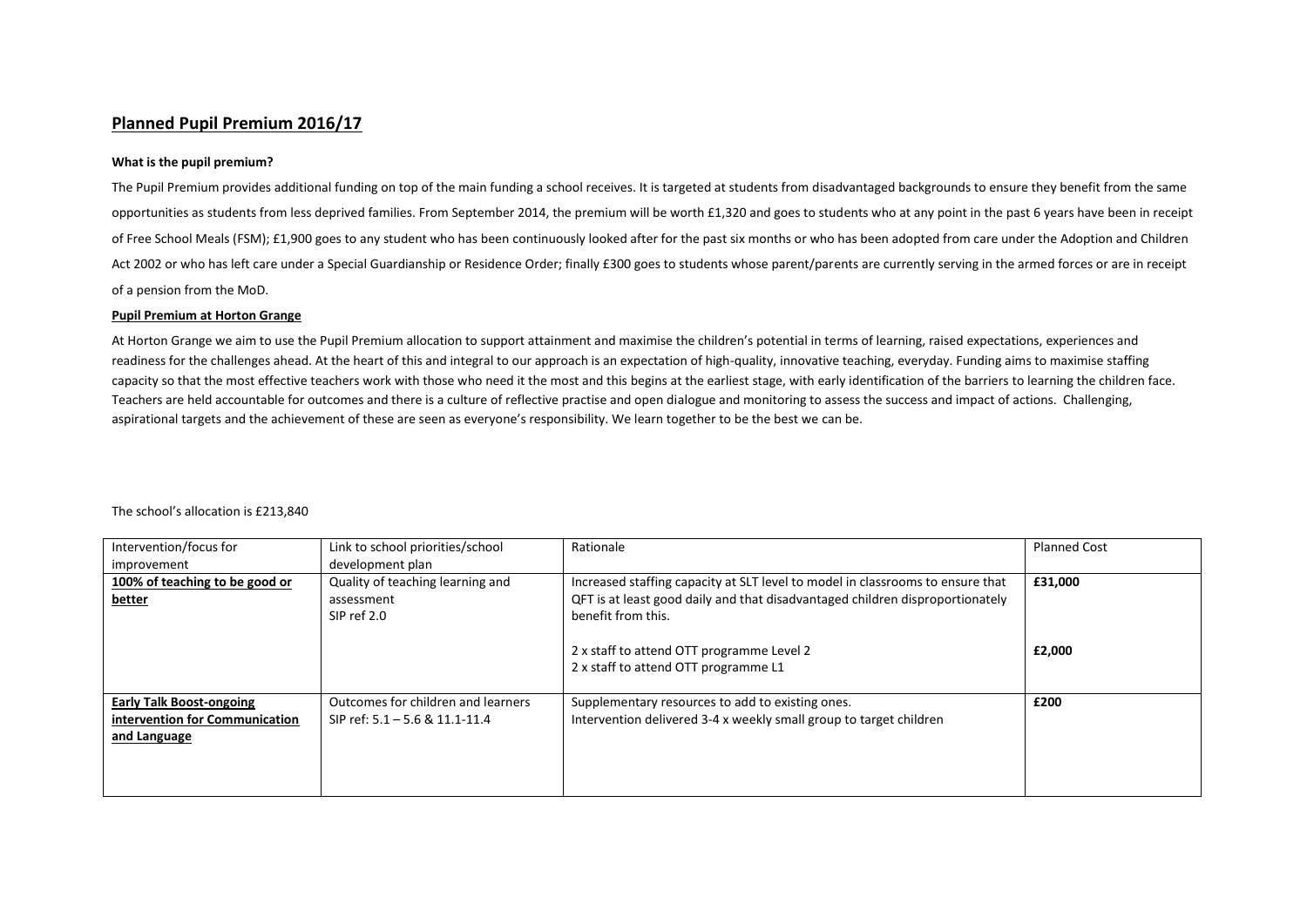| <b>THRIVE/THE PLACE</b><br>Staffing of The Place<br><b>Training</b><br>Ongoing CPD | Personal development, behaviour and<br>welfare-<br>SIP ref: 4.1-4.4                                                  | 2 members of staff in The Place full time to deliver interventions<br>1 trained staff member running The Place (behaviour specialist)<br>1 TA currently being trained working under supervision<br>3 trained Thrive practitioners in school to support work throughout<br>school with the THRIVE approach<br>2 new members of staff trained in THRIVE<br>$\bullet$<br>Ongoing CPD for existing members to retain their qualification<br>$\bullet$                             | Staffing, Initial training and<br>ongoing CPD<br>£63500 |
|------------------------------------------------------------------------------------|----------------------------------------------------------------------------------------------------------------------|-------------------------------------------------------------------------------------------------------------------------------------------------------------------------------------------------------------------------------------------------------------------------------------------------------------------------------------------------------------------------------------------------------------------------------------------------------------------------------|---------------------------------------------------------|
| Trips (including residentials) and<br>memorable experiences.                       | Personal development, behaviour and<br>welfare/Outcomes for children and<br>learners<br>SIP ref: 1.4 and $4.1 - 4.4$ | PP children subsidised for cost of trips.<br>$\bullet$<br>For residentials only a voluntary contribution is asked for from PP<br>$\bullet$<br>children to cover board and lodgings<br>Half termly visits/memorable experiences to stimulate language and<br>$\bullet$<br>knowledge linked to new topics<br>Stem conference for Year 6<br>$\bullet$<br><b>Residential programme</b><br>Year 4-Kingswood-3 days<br>Year 5-London-3 days<br>$\bullet$<br>Year 6-Hawse End-3 days | 11,000                                                  |
| Ongoing maths CPD (Continued<br>focus from last year to maintain<br>momentum)      | Outcomes for children<br>Quality of Teaching and Learning<br>SIP ref: 2.0                                            | Ongoing CPD and resources linked to developing concrete<br>$\bullet$<br>understanding through to mastery                                                                                                                                                                                                                                                                                                                                                                      | £2500                                                   |
| Development of reading across<br>school.                                           | Outcomes for children<br>SIP ref: 9.1 - 9.4                                                                          | CPD (in school and out sourced) linked to the development of the<br>$\bullet$<br>teaching of reading<br>Purchase of new reading scheme for Key Stage 1<br>$\bullet$<br>Lexia reading programme<br>Visits linked to reading priority (Seven Stories) and visiting authors<br>$\bullet$                                                                                                                                                                                         | £10,000                                                 |
| Attendance rewards and tracking<br>(continued focus)                               | Personal development, behaviour and<br>welfare-<br>SIP ref 3.1                                                       | Attendance tracking, 1:1 support and weekly monitoring<br>$\bullet$<br>Termly 100% attendance awards<br>$\bullet$<br>Yearly 100% attendance trip<br>New 'Asda' vouchers termly rewards for children above 95% and<br>$\bullet$<br>most improved attendance                                                                                                                                                                                                                    | £1600                                                   |
| Increasing the percentage of pp<br>children who achieve the higher<br>standard     | Outcomes for children                                                                                                | Ongoing CPD for staff<br>$\bullet$<br>SLT capacity to run additional targeted teaching sessions<br>Positive mind set and resilience intervention linked to sport to<br>develop self- efficacy to support future continued progress and to<br>be next stage ready<br>Hold a World of Work day / week invititing a range of professionals<br>to engage children and raise aspirations.                                                                                          | £1000<br>Already accounted for<br>£500<br>£300          |